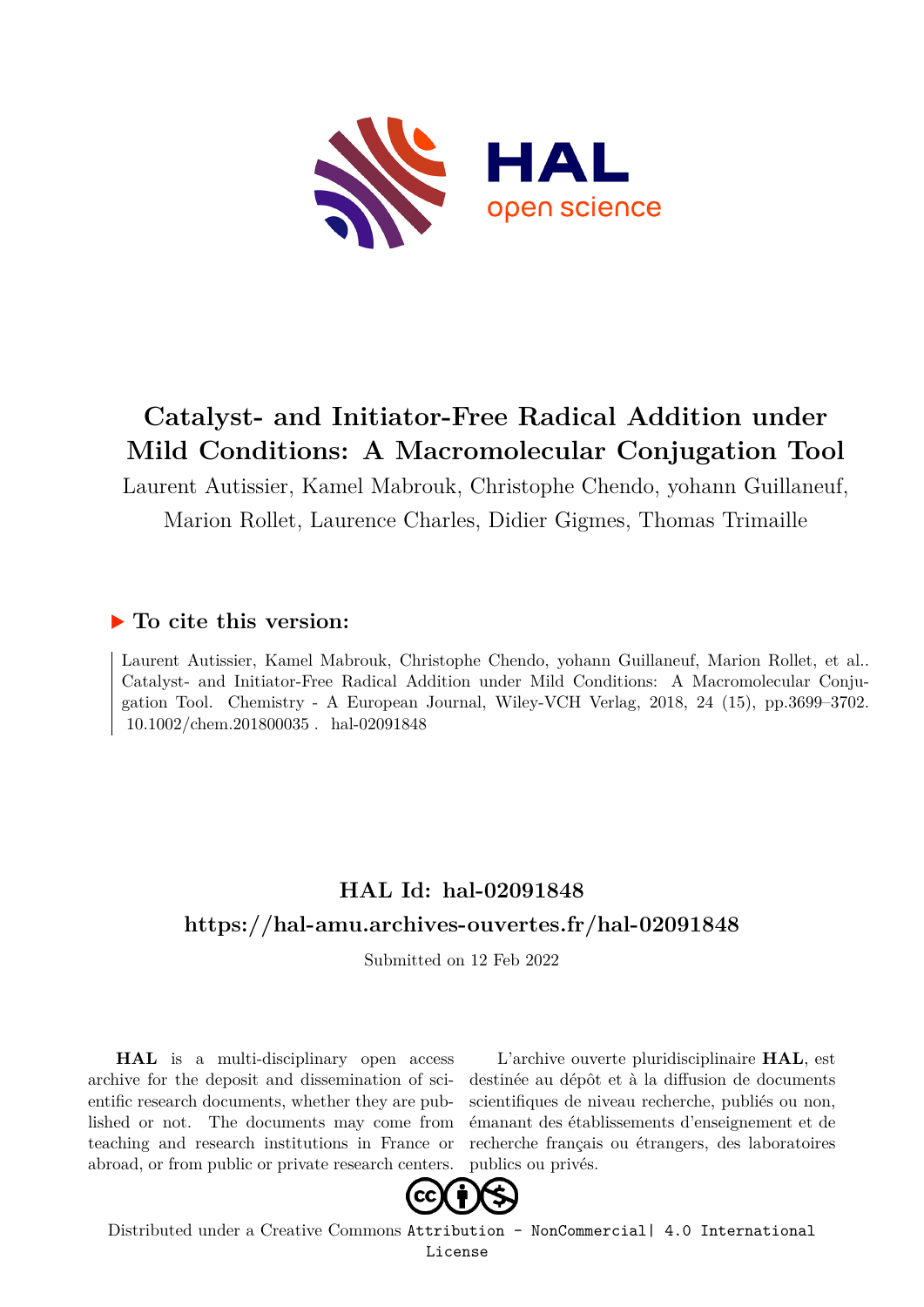## **COMMUNICATION**

# **Catalyst- and initiator-free radical addition in mild conditions and its use as a macromolecular conjugation tool**

Laurent Autissier,<sup>[a]</sup> Kamel Mabrouk,<sup>[a]</sup> Christophe Chendo,<sup>[b]</sup> Yohann Guillaneuf,<sup>[a]</sup> Marion Rollet,<sup>[a]</sup> Laurence Charles,<sup>[a]</sup> Didier Gigmes<sup>\*[a]</sup> and Thomas Trimaille<sup>\*[a]</sup>

**Abstract:** A catalyst/initiator-free radical addition reaction performed in mild conditions (water, 30°C) with high yields is reported for the first time. This reaction implies simple pH-mediated alkoxyamine dissociation followed by addition onto olefinic substrate. The versatility and relevance of this selective reaction for macromolecular conjugation and engineering is shown through synthesis of block copolymers, as well as hydrogels containing *in situ* loaded protein which could retain biological activity, whereas standard thermal radical conditions lead to complete protein inactivation.

In past decades radical-based addition reactions regularly enabled breakthroughs in organic chemistry and materials science. In early 90's, addition reactions involving alkyl halides, alkoxyamines or dithioester compounds onto alkenes have particularly been at the heart of the controlled radical polymerization techniques, *i.e.* Atom transfer Radical Polymerization (ATRP), [1,2] Nitroxide Mediated Polymerization (NMP), [3,4] Reversible Addition Fragmentation Transfer (RAFT),<sup>[5,6]</sup> respectively, which allowed tremendous advances in polymer material engineering. More recently, due to its inherent tolerance to many functional groups, radical addition has also appeared as a potent tool for developing selective chemical coupling approaches for modification and conjugation of polymers/bio(macro)molecules, a key issue in the design of advanced polymers/materials with precise control over architecture and functionalities.<sup>[7,8]</sup> To this regard, radical thiol-ene and thiol-yne chemistries<sup>[9,10]</sup> have proven to potentially compete with well-established click chemistries, such as azide-alkyne coupling, [11,12] oxime condensation<sup>[13]</sup> or Michael additions.<sup>[14]</sup> Valuable nitroxide based radical coupling strategies have been further developed, such as nitroxide radical coupling,<sup>[15]</sup> carboaminoxylation reactions[16,17], and intermolecular radical addition of SG1 nitroxide-based alkoxyamines onto activated olefins<sup>[18-21]</sup>

[a] L. Autissier, Dr, K. Mabrouk, Dr. Y. Guillaneuf, Dr. M. Rollet, Dr. L. Charles, Dr. D. Gigmes, Dr. T. Trimaille Aix Marseille Univ, CNRS, ICR, 13397 Marseille Cedex 20, France E-mail : thomas.trimaille@univ-amu.fr [b] Dr. C. Chendo Aix Marseille Univ, CNRS, FR1739 13397 Marseille Cedex 20, France

Supporting information for this article is given via a link at the end of the document.

(Scheme 1), whose an asset is the innocuous character of the involved alkoxyamines and nitroxides.<sup>[19,22]</sup>



**Scheme 1**. General scheme of intermolecular radical addition of SG1 based alkoxyamines onto activated olefins.

However, to date, all the above-mentioned radical reactions require thermal or photo activation, potentially toxic catalysts (metal-based or not) or initiators, and are generally conducted in organic solvents. Consequently there is a high need for novel radical based methodologies affording much more benign conditions and thus extended use, particularly in bio-related applications where fragile biomolecules are frequently used.

We precisely report here for the first time a radical addition at nearly room temperature and in water-friendly solvent, without any catalyst or initiator. Our approach is based on pH triggered alkoxyamine dissociation, allowing radical addition to occur in an "On-Off" process. We particularly exploited SG1 derived alkoxyamines bearing a pyridinyl moiety, which present a significantly increased C-ON bond dissociation rate upon protonation.<sup>[23,24]</sup> As a result, the alkoxyamine was expected to allow radical addition process to occur with alkene functionalized (macro)molecules in mild conditions (Scheme 2). We particularly investigated the alkoxyamine **1**  (4VP-SG1, Scheme 2) as pH-triggered compound, easily obtained from radical addition of commercial BlocBuilder alkoxyamine onto 4-vinylpyridine (Figs. S1-S3, ESI). This compound indeed exhibited a strongly increased C-ON rate bond homolysis upon protonation, as determined by <sup>1</sup>H NMR (dissociation  $E_a$  values of the alkoxyamine of 105.4 kJ.mol<sup>-1</sup> for the protonated form 2 and 115.2 kJ.mol<sup>-1</sup>, when nonprotonated, **1**), consistent with earlier works.<sup>[23,24]</sup>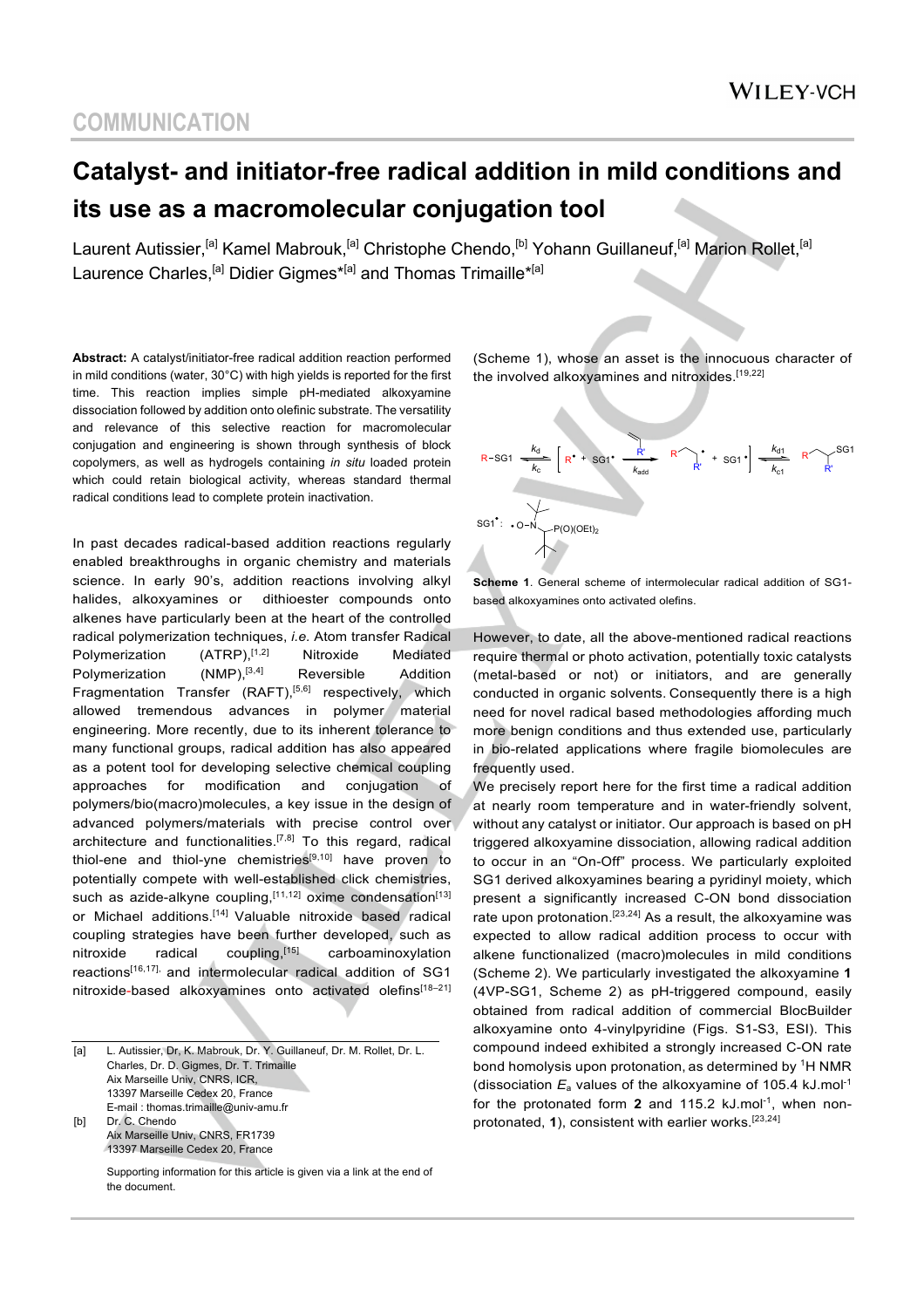#### **COMMUNICATION**



**Scheme 2**. Intermolecular radical addition of alkoxyamine **1** onto various styrene-functionalized compounds **3a-c**.

The *in-situ* protonation of alkoxyamine **1** (0.16 mol.L-1) with 5 equivalents of trifluoroacetic acid led to successful addition onto styrene (**3a**) at 40°C in dimethylformamide (DMF) (Fig 1, chromatogram A), with a nearly total reaction yield after 72 h (Table 1, entries 1-3). The reaction yield was determined by HPLC on the crude mixtures thanks to calibration with pure isolated addition product (Fig. S12, ESI). The addition product **4a** appeared in the form of three peaks showing the same expected mass (591.3) by MS (diastereomers due to presence of 3 asymetric carbons in the molecule). To confirm the impact of acidity in activation step, we performed addition in absence of TFA in the same conditions, and no addition product was observed (Fig. 1, chromatogram B). This result matches with the much higher *E*<sup>a</sup> value of the non-protonated alkoxyamine **1,** and validates the proof of concept of pHmediated radical addition. Treatment by extraction allowed isolation of the addition product **4a** in 61% yield and good purity. The chemical structure of addition product was further confirmed by  ${}^{1}$ H,  ${}^{13}$ C  ${}^{31}$ P NMR (Figs. S4-S6, ESI). From these reference conditions (0.16 mol.L-1 of **1**, 40°C, 72h), decrease of temperature (to 30°C, entry 4, Table 1) or concentration (10-fold lower, entry 5) led to lower but still significant yield, showing the robustness of the process. This low molar concentration was tested in order to mimic the typical concentration range of (macro)alkoxyamine used in the radical addition process when macromolecules are involved. Decreasing simultaneously both temperature and concentration significantly affected the reaction yield, which however remained above 20% (entry 6).

**Table 1.** Reaction yields for radical addition of 4VP-SG1 alkoxyamine (**1)** onto styrene (**3a,** 1.2 eq.) in DMF (5 eq. TFA) in various reaction conditions, leading to **4a**.

| Entry | [1]              | <b>Temperature</b> | <b>Time</b> | Yield |
|-------|------------------|--------------------|-------------|-------|
|       | (mol.L $^{-1}$ ) | (°C)               | (h)         | (%)   |
| 1     | 0.16             | 40                 | 24          | 79    |
| 2     | 0.16             | 40                 | 48          | 90    |
| 3     | 0.16             | 40                 | 72          | 94    |
| 4     | 0.16             | 30                 | 72          | 65    |
| 5     | 0.016            | 40                 | 72          | 72    |
| 6     | 0.016            | 30                 | 72          | 24    |
|       |                  |                    |             |       |



**Figure 1.** HPLC-UV/MS monitoring of the addition of alkoxyamine **1** (0.16 mol/l, 1 eq.) on styrene (1.2 eq.) in DMF at 40°C during 72 hours in presence (A) or absence (B) of TFA.

Interestingly, the use of protonated alkoxyamine allows to envision water as a reaction solvent. Therefore we investigated, in the same conditions, addition of alkoxyamine **1** onto sodium 4 styrene sulfonate in pure water (40°C, 72h, 0.16 mol.L-1 of **1**, Table 2, entry 1, 66% reaction yield). The addition product **4b** appeared in the form of four peaks (Fig. S7, ESI) showing a mass corresponding to the protonated styrene sulfonate moiety (M=671.3 Da). However, the formation of two side product was observed, corresponding to starting alkoxyamine and the addition product after loss of the *t*-butyl group adjacent to the nitrogen of the SG1 aminoxy function (respectively M=431.2 Da and M=615.2 Da, Fig. S7 A-B, ESI). This degradation was previously described to occur upon action of strong acids like TFA on SG1 based alkoxyamines,[25] and favoured in the presence of water as (co)solvent. Nicely, decreasing the temperature to 30°C allowed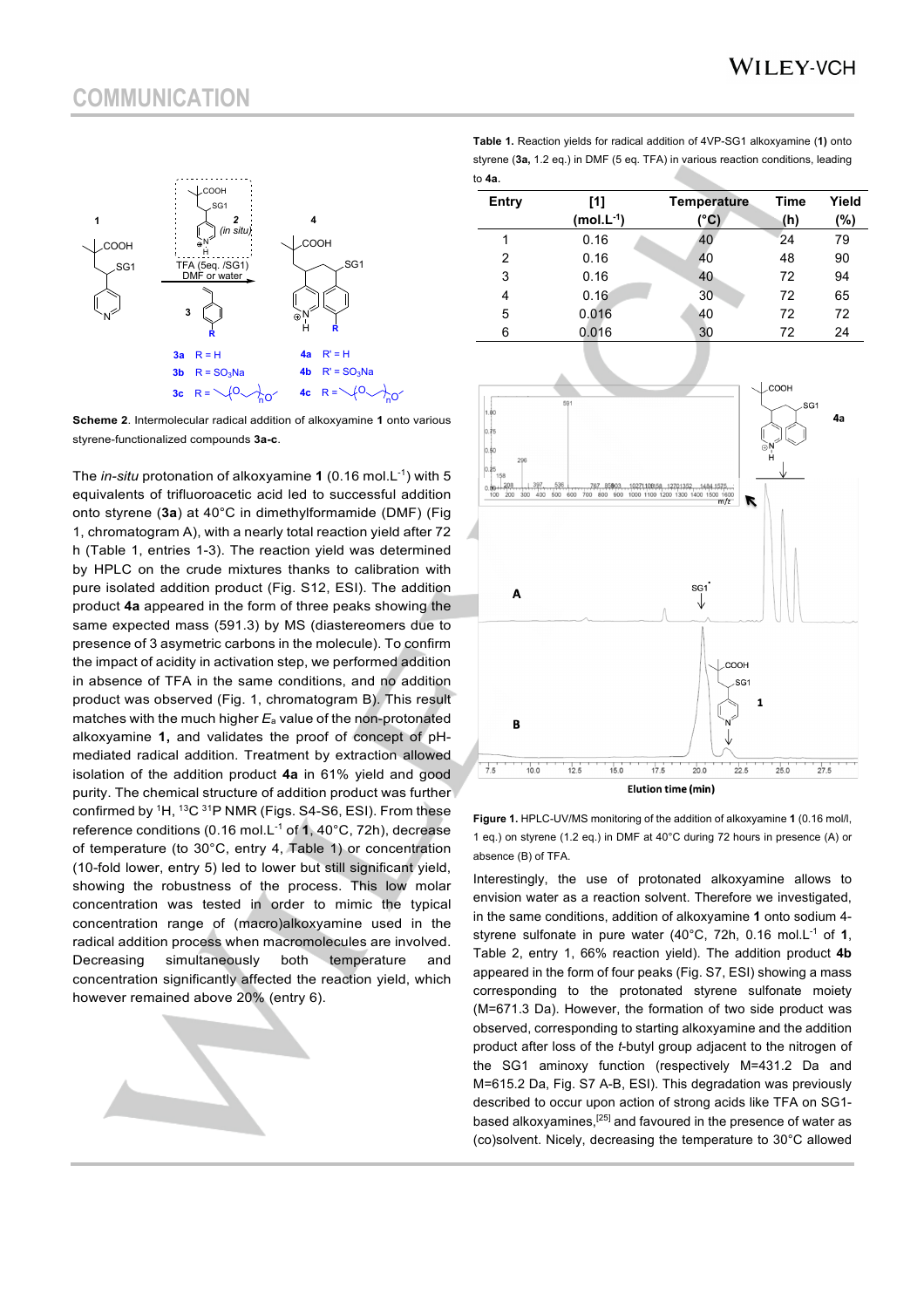addition with better selectivity (Fig. S8, ESI), and thus higher reaction yield (Table 2, entries 2-4, 89% after 72 h). The addition product was isolated after purification by extraction with a yield of 85%. The structure was confirmed by NMR analysis (Figs. S9- S11, ESI). When a 10-fold lower concentration was used, the reaction yield remained high at 30°C (entry 5, 80%), and slightly decreased at 20°C (entry 6, 72%).

**Table 2.** Reaction yields for radical addition of alkoxyamine **(1)** onto styrene sulfonate (**3b**, 1.2 eq.) in water (5 eq. TFA) in various reaction conditions leading to **4b**.

| Entry | [1]            | <b>Temperature</b> | Time | Yield |
|-------|----------------|--------------------|------|-------|
|       | $(mol.L^{-1})$ | (°C)               | (h)  | (%)   |
| 1     | 0.16           | 40                 | 72   | 66    |
| 2     | 0.16           | 30                 | 24   | 67    |
| 3     | 0.16           | 30                 | 48   | 79    |
| 4     | 0.16           | 30                 | 72   | 89    |
| 5     | 0.016          | 30                 | 72   | 80    |
| 6     | 0.016          | 20                 | 72   | 72    |

Our pH mediated radical addition was then applied to a macromolecular compound, namely a styrene-end functionalized PEO (**3c**). The latter was prepared from reaction of an hydroxylfunctionalized PEO (M<sub>n</sub>=2000 g.mol<sup>-1</sup>, Đ=1.05) with 4-vinylbenzyl chloride in the presence of sodium hydride (NaH). The <sup>1</sup>H NMR analysis of the purified polymer showed a 100% styrene functionalization degree, based on peak integrals of the phenyl protons compared to methyl ether protons of the PEO (Fig. S14, ESI). Radical addition of the alkoxyamine **1** onto **3c** was performed at 30°C in water for 72h, yielding **4c**, (alkoxyamine/polymer ratio: 5/1). This successful PEO modification process was assessed by <sup>1</sup>H NMR analysis of the purified polymer, (Fig. S16, ESI). The vinyl protons completely disappeared after radical addition, concomitantly with apparition of pyridinyl and alkoxyamine protons, with a peak integration supporting a nearly 100% functionalization degree (isolated yield 92%). The PEO chain end functionalization was clearly confirmed by ESI-MS analysis, showing a unique distribution of molecules of molecular weight such as  $M=44n + M_{end-groups}$  (32<n<60), with M<sub>end-groups</sub>= 635.4 Da, corresponding to the expected product (Fig. S15, ESI, presence of 2, 3, 4 and 5-fold charged oligomers). The prepared PEO adduct **4c** was used as a macro-initiator for NMP of styrene in bulk at 120°, to achieve PEO**-***b*-PS block copolymer. Styrene polymerization was well controlled as evidenced by the linear evolution of  $M_n$  vs. conversion and low dispersity (Đ=1.23). (Fig. S18, ESI). Block copolymer was characterized by SEC, and <sup>1</sup>H-NMR after precipitation in methanol ( $M_n$ =16000 g.mol<sup>-1</sup> for the PS block, close to that expected). Further acute characterization by Liquid Chromatography at Limiting Conditions of Desorption (LC-LCD) indicated the single presence of block copolymer (Fig. S21, ESI). These results show the relevance of the radical addition strategy for polymer derivatization and easy access to well-defined block architectures.

To further show the versatility of this reaction, we evaluated it for synthesis of polymer hydrogels, which are attractive materials in the field of protein delivery and tissue engineering.**[26]** Up to now, the chemical strategies used for hydrogel synthesis generally were problematic regarding the remaining integrity of in situ incorporated proteins and/or cells, due to various possible factors including unreacted monomer, use of toxic coupling agents, metal catalyst, UV irradiation, or side reactions with the protein functional groups during gel formation.**[27,28]** As a result, the loading approach most often used still relies on postencapsulation of the protein in hydrogels through passive diffusion, raising the problem of time consumption and low encapsulation yields.**[29,30]** As shown in Fig. 2a, we prepared an hydrogel, by radical addition for 24 h at 30°C in water (or 40°C in DMF) between a di-functional 4VP-SG1 end-terminated PEO (previously prepared from reaction of PEG diamine with 4VP-SG1, Fig. S22, ESI) and a poly(2-hydroxyethyl acrylate) (PHEA) whose 13% of the pendant hydroxyl functions were derivatized with 4-vinylbenzoic acid (styryl PHEA, Fig. S23, ESI). Formation of the gel was observed, unlike control radical addition experiment performed in absence of TFA, clearly demonstrating that gelation process proceeded through pH-mediated radical addition (Fig. 2b). Solid state <sup>13</sup>C NMR analysis of the hydrogel after further drying confirmed nearly complete reaction yield, based on the disappearance of the vinyl carbon signals of the styrene moiety at 130 ppm after radical addition (Fig. S24, ESI). With a view to further show the relevance of pH mediated radical addition towards bio-related applications, the hydrogel was synthesized in water at 30°C for 24 h in the presence of horseradish peroxidase (HRP) enzyme, a particularly fragile protein model. The same experiment was performed through classical "thermal" radical addition, namely at 80°C in water in absence of TFA. The integrity of the hydrogel entrapped protein was evaluated by assessing its catalytic activity for oxidation of ABTS substrate which leads to a coloured product ( $\lambda_{\text{max}}$ =420 nm) in presence of H<sub>2</sub>O<sub>2</sub> in PBS buffer. While the activity of the HRP embedded in the hydrogel formed by classical radical addition at 80°C was completely abolished, the protein embedded in the hydrogel formed with TFA at 30°C was still quite active (Fig. 2c). The activity (analyzed by means of the slope of the absorbance vs. time curve) was only slightly lower for the protein in the gel than for the free protein incubated in the same conditions in absence of the polymers (TFA, 30°C, 24 h) (Fig. S25, ESI). This could be attributed to the hardly accessible enzyme when entrapped in gel as compared to the free form, slowing down the product formation. Importantly, this showed that the polymers, and particularly the styrenyl and 4VP-SG1 clicking moieties, did not significantly affect the protein activity. Heating to 80°C for 24h led to complete inactivation of the protein, either in presence or absence of the polymers, showing that these standard thermal radical addition conditions were totally inappropriate. Finally, HRP loaded hydrogels synthesized in DMF solvent, in either TFA or thermal conditions, also led to complete inactivation of the protein, showing the importance of performing the hydrogel synthesis in water friendly solvent. Thus, although acidic conditions affected to some extent protein activity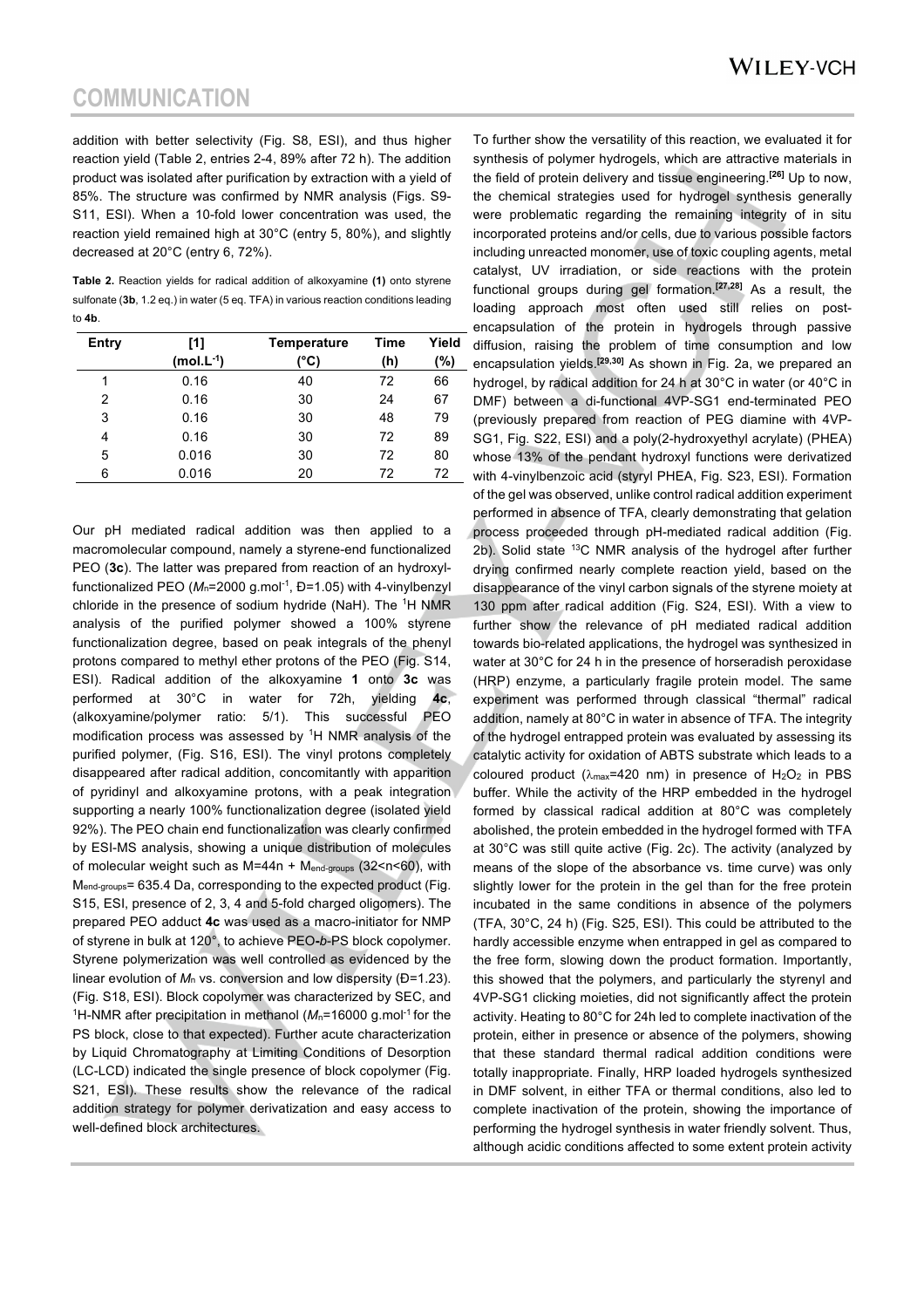#### **COMMUNICATION**

(Fig. S25, ESI), our pH mediated aqueous radical addition appeared as a suitable tool for in situ protein encapsulation with retained biological function.



**Figure 2.** (a) Scheme of radical addition induced gelation between 4VP-SG1 functionalized PEO and styrene functionalized PHEA; (b) photograph of mixture after reaction in water at 30°C for 24 h in presence of TFA (left) and in absence of TFA (right); (c) activity of the in situ incorporated enzyme (assessed through formation of the coloured oxidized ABTS) after hydrogel formation at 30°C with TFA (pH-mediated radical addition, left) or 80°C (thermal radical addition, right)

In conclusion, we here reported a radical addition in mild conditions, relying on the pH triggered activation of alkoxyamine based on 4-vinylpyridine. Success of the radical addition was evidenced at nearly ambient temperature, with the opportunity to run reaction in water friendly solvent. The reaction was successfully applied to polymer modification and clicking, as demonstrated by synthesis of block copolymers and hydrogels in benign conditions allowing biological activity retention of in-situ encapsulated biomolecules. To our knowledge, this is the first example of radical-based reaction performed at nearly ambient temperature without any initiator/catalyst or irradiation source.

#### **Experimental Section**

Experimental procedures for synthesis, dissociation rate constant measurements, characterization by NMR, ESI, SEC, LC-LCD are described in Electronic Supplementary Information section.

**Keywords:** alkoxyamine • radical addition • water-friendly solvent • block copolymers • hydrogels.

- 
- [1] M. S. Kharasch, E. V. Jensen, W. H. Urry, *Science* **1945**, *102*, 128–128. [2] K. Matyjaszewski, J. Xia, *Chem. Rev.* **2001**, *101*, 2921–2990. [3] C. J. Hawker, A. W. Bosman, E. Harth, *Chem. Rev.* **2001**, *101*, 3661– 3688.
- [4] J. Nicolas, Y. Guillaneuf, C. Lefay, D. Bertin, D. Gigmes, B. Charleux, *Prog. Polym. Sci.* **2013**, *38*, 63–235.
- [5] G. Moad, E. Rizzardo, S. H. Thang, *Aust. J. Chem.* **2005**, *58*, 379.
- [6] M. Destarac, D. Charmot, X. Franck, S. Z. Zard, *Macromol. Rapid*
- *Commun.* **2000**, *21*, 1035–1039. [7] R. K. Iha, K. L. Wooley, A. M. Nyström, D. J. Burke, M. J. Kade, C. J. Hawker, *Chem. Rev.* **2009**, *109*, 5620–5686.
- [8] A. J. Inglis, C. Barner-Kowollik, *Macromol. Rapid Commun.* **2010**, *31*, 1247–1266. [9] C. E. Hoyle, C. N. Bowman, *Angew. Chem. Int. Ed.* **2010**, *49*, 1540–
- 1573. [10] R. Pötzsch, B. C. Stahl, H. Komber, C. J. Hawker, B. I. Voit, *Polym.*
- *Chem.* **2014**, *5*, 2911. [11] H. C. Kolb, M. G. Finn, K. B. Sharpless, *Angew. Chem. Int. Ed.* **2001**,
- *40*, 2004–2021.
- [12] M. Meldal, C. W. Tornøe, *Chem. Rev.* **2008**, *108*, 2952–3015. [13] E. W. L. Chan, M. N. Yousaf, *J. Am. Chem. Soc.* **2006**, *128*, 15542–
- 15546. [14] D. P. Nair, M. Podgórski, S. Chatani, T. Gong, W. Xi, C. R. Fenoli, C. N.
- Bowman, *Chem. Mater.* **2014**, *26*, 724–744.
- [15] D. Yang, C. Feng, J. Hu, *Polym. Chem.* **2013**, *4*, 2384.
- [16] J.-P. Lindner, A. Studer, *Chem. - Eur. J.* **2011**, *17*, 4090–4094. [17] C. Wetter, K. Jantos, K. Woithe, A. Studer, *Org. Lett.* **2003**, *5*, 2899–
- 2902. [18] P.-E. Dufils, N. Chagneux, D. Gigmes, T. Trimaille, S. R. A. Marque, D.
- Bertin, P. Tordo, *Polymer* **2007**, *48*, 5219–5225. [19] B. Clément, T. Trimaille, O. Alluin, D. Gigmes, K. Mabrouk, F. Féron, P. Decherchi, T. Marqueste, D. Bertin, *Biomacromolecules* **2009**, *10*,
- 1436–1445. [20] D. Gigmes, P.-E. Dufils, D. Glé, D. Bertin, C. Lefay, Y. Guillaneuf,
- *Polym. Chem.* **2011**, *2*, 1624. [21] E. Bloch, P. L. Llewellyn, T. Phan, D. Bertin, V. Hornebecq, *Chem.*
- *Mater.* **2009**, *21*, 48–55.
- [22] M. Chenal, S. Mura, C. Marchal, D. Gigmes, B. Charleux, E. Fattal, P. Couvreur, J. Nicolas, *Macromolecules* **2010**, *43*, 9291–9303. [23] D. Bertin, D. Gigmes, S. R. A. Marque, P. Tordo, *Chem. Soc. Rev.*
- **2011**, *40*, 2189.
- [24] P. Brémond, S. R. A. Marque, *Chem. Commun.* **2011**, *47*, 4291.
- [25] T. Trimaille, K. Mabrouk, V. Monnier, L. Charles, D. Bertin, D. Gigmes, *Macromolecules* **2010**, *43*, 4864–4870.
- [26] T. Vermonden, R. Censi, W. E. Hennink, *Chem. Rev.* **2012**, *112*, 2853– 2888.
- 
- [27] C.-C. Lin, K. S. Anseth, *Pharm. Res.* **2009**, *26*, 631–643. [28] W. E. Hennink, C. F. van Nostrum, *Adv. Drug Deliv. Rev.* **2012**, *64*, 223–236.
- [29] J. P. Schillemans, E. Verheyen, A. Barendregt, W. E. Hennink, C. F. Van Nostrum, *J. Controlled Release* **2011**, *150*, 266–271.
- [30] S. W. Kim, Y. H. Bae, T. Okano, *Pharm. Res.* **1992**, *9*, 283–290.